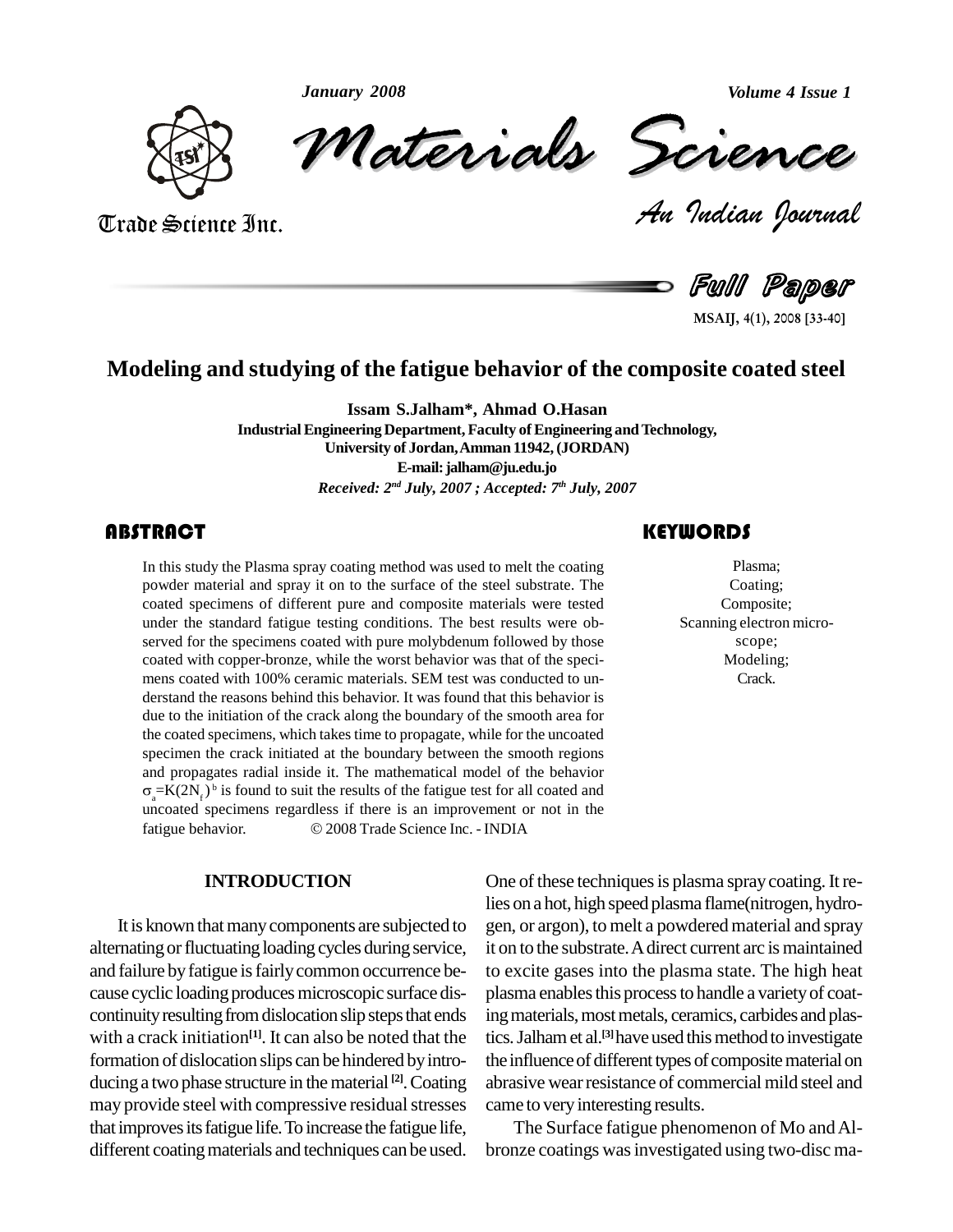chine under various loadings<sup>[4]</sup>. It was found that Mo ties of o coatings had superior life to surface failure when compared to Al-bronze coatings under pure rolling and rollbeen reported by Shakelford<sup>[5]</sup>. Recent evolutions in by a fil surface engineering have suggested the use of plasma nitriding, PVD coating and their combination in duplex systems<sup>[6]</sup>. It was found that the employment of gas and determ plasma nitriding improved the thermal fatigue behavior of the surface of treated steel with respect to an untreated one as thermal cracks were found to remain localized in the compound layer or to stop the interface with the diffusion layer. Ramalho et al.<sup>[7]</sup> presented the depen influence of the fatigue stress range, normal pressure and amplitude of slip on the fracture life for both coated and uncoated EN H320M steel. They found that Zinc films do not influence the fatigue life of the tested Steel. In another investigation, Nascimento et al.<sup>[8]</sup> stated that coa the internal residual stresses significantly influence the fatigue strength of coated materials. They found that the effect of tungsten carbide thermal spray coating applied by HP/HV process and hard chromium electro plating for the rotating bending tests, was to decrease the fatigue strength forAISI 4340 Steel and the influ ence is more significant in high cycle fatigue tests than in low cycle fatigue tests. The decreasing of the fatigue strength was higher in chromium electroplated specimens than tungsten carbide coated specimens. Baragetti et al.<sup>[9]</sup>stated that Any coating system, giving improved coating wear properties, may drastically reduce the fatigue life of a component, due to crack starting in the coating and propagating in to substratematerial.Chrome-plate parts showed improved wear behavior but, also, a parts.<br>Several ceramic and ceramic-base composite coat-

plasma spraying coatings. They showed that the ther- ered *Instance of the*<br>*Islance of the*<br>*Indian bournal*<br>*Indian bournal* ings such as zirconium-based alumina, alumina-titanium, magnesia-stabilized zirconium,flyash,TiN,TiCN, and other materials were studied. For example, Abdel- Samad et al.<sup>[10]</sup> have investigated the influence of the tough hot isostatic pressing on thermal fatigue resistance of mal fatigue resistance of the tool steel had an improvement of 33% using Zirconium-based plasma sprayed coatings in addition to the high wear resistance and good heat transfer resistance. The effect of intrinsic proper-

ing/sliding contacts. This is in agreement with what has deposited with ceramic coating layers of 2.5-5 µm thick shorter fatigue life, with respect to those of uncoated ings. They reported that a non-dimensional coating ties of ceramic coatings such as TiN, TiCN and TiAlN films on fatigue behavior of the commonly used rotor ties of ceramic coatings such as TiN, TiCN and TiAlN<br>films on fatigue behavior of the commonly used rotor<br>steel, Cr–Mo–V steel, in which test samples have been films on fatigue behavior of the commonly used rotor<br>steel, Cr–Mo–V steel, in which test samples have been<br>deposited with ceramic coating layers of 2.5-5µm thick by a filtered arc ion plating was studied<sup>[11]</sup>. In this investigation the coating layer micro-hardness, the characteristics and residual stresses of coating films were determined byX-raydiffraction and the high-cycle fatigue tests under rotary bending and axial constant amplitude loading were conducted. It was concluded that the hardness of coating layers increased approximately by 5-10 times more than that of uncoated substrate depending and large compressive residual stresses appeared on the coating layers. They showed that the fatigue strength of coated specimens is superior to those of uncoated substrate, in particular at long fatigue life. They also reported that the fatigue strength of ceramiccoated material is mainly dependent on the retardation of crack initiation of the substrate by hard coating layers compared to the influence of crack growth resistance by ceramic coatings. On the other hand, it was anticipated that ceramic coating layers are fractured at an early stage of the fatigue process because they are too brittle to accommodate the substrate. Gelf et al. **[12]** usedCrN monolithic 5 mm thick, deposited on a sub strate of H-11 tool steel. They found that a systematic characterization of the coating cannot neglect the evaluation of the residual stress distribution, induced by the coating manufacturing process because it affects the adhesion between coating and substrate. Ahmed et al.<sup>[13]</sup> has investigated the influence of coating thickness, and contact stress fields on the performance and fatigue<br>modes of thermal spray(WC-12% Co) HV of coat-<br>ings. They reported that a non– dimensional coating modes of thermal spray(WC-12% Co) HV of coatthickness parameter, a part from the detection of a new failure mode (termed spalling), indicate that it is pos sible to achieve a fatigue life in excess of 70 million stress cycles without failure. This improvement in coating performance was attributed to improved fracture toughness of liquid fuel HVOF coatings.

> A deterministic model of fatigue may be consid ered as a mathematical system which allows one to make accurate predictions about the lifetime of amaterial orstructure, given information about the material properties, details of the geometry, and the actions to which it is subjected. A deterministic model is one such

*Materials Science*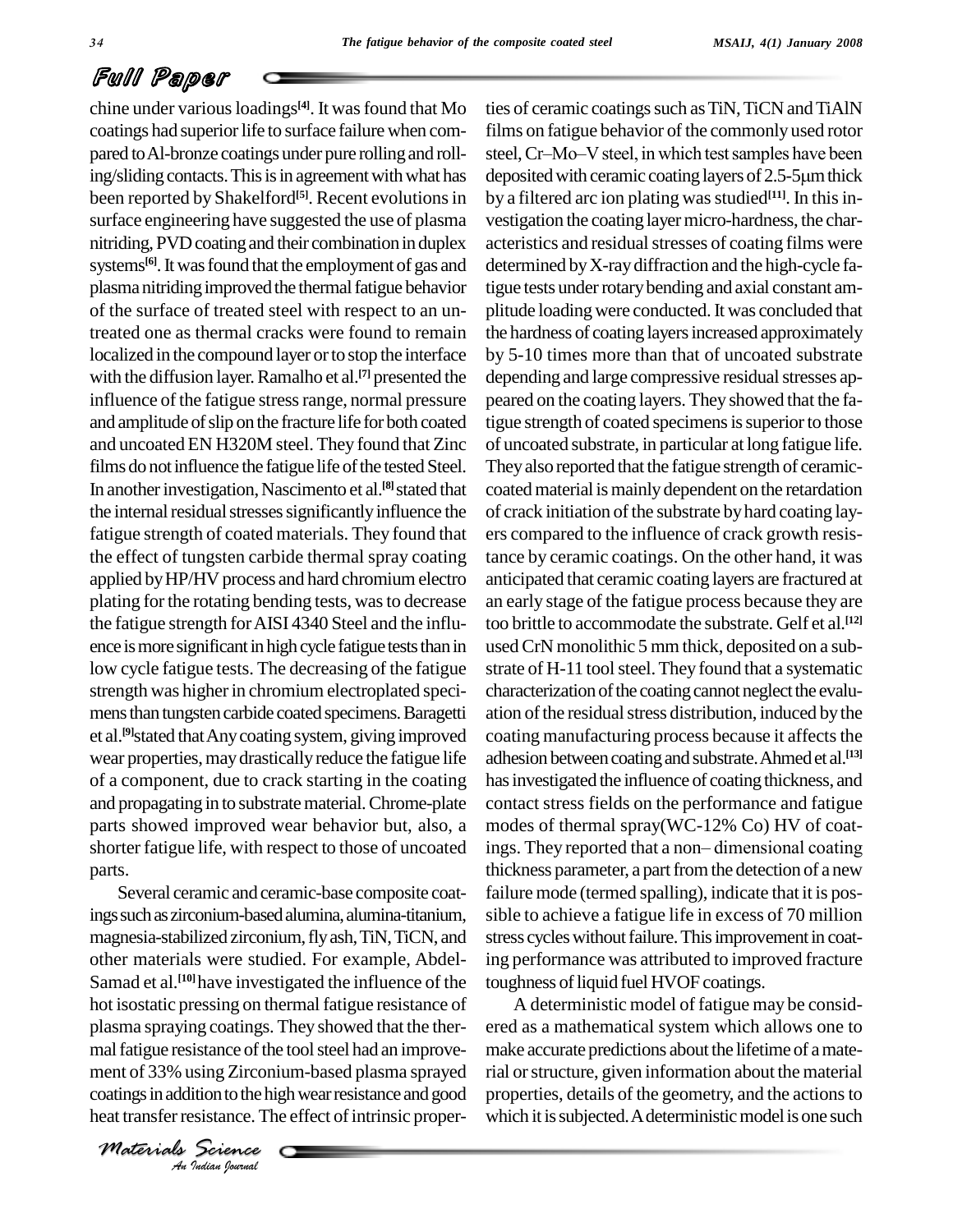

that if the various parameters are specified exactly, then an exact prediction forthe lifetime is obtained.In practice there is a large amount of scatter in observed lifetime data for similar materials under similar conditions. This could be because the true parameters are not known exactly, or because there is a natural variability in the physical system. Such scatter will be addressed in the probabilistic adaptations of some of the deterministic models. The different types of model may be roughly divided into two categories; namely those which are empirical-based on observed data, and constructed to fit the data- and those that aremore theoretical-based on some physical reasoning, or mechanism which is known to affect the lifetime.

In order to estimate the reliability of real compo nentswhich undergo varying conditions and stresses at different times in their lifetime, cumulative damage theories were introduced. The idea behind these is that failure is due to a structure accumulatingdamage at differ ent stress levels until finally fracture occurs. Initially, it was proposed that such accumulation was just a linear combination of damages, but this was subsequently 1858, has since become known as the Wöhler or S-N modified to give a non-linear accumulation rule.Acontinuous version of the accumulation rule, a damage function, was proposed in the 1950s by Kachanov<sup>[14]</sup>. This acco whole area is called continuum damage mechanics. The use of the damage function allows one to take into account the many and varied mechanisms that affect useful lifetime. As well as the actual crack growth process, one may be interested in the effect that such things as weather play in the accumulation of damage. Under certain conditions it is possible to calculate the stress experienced at any point within a material, using simple engineering theory. Specifically, if the stress is not too great, the material acts under what is called the elastic regime and elastic fatigue fracture occurs. In such a situation, the stress felt at the tip of a crack can be calculated, and the crack opening force deduced. Using these methods it is possible to determine the rate of crack propagation. However, the material will not always follow elastic behavior, and plastic effects must be taken into account. J-integral methods deal with such a situation **[15]**.

There are many ways to incorporate a probabilistic aspect into a so-called deterministic model. One way to do this is to add random noise to the model. Another

way is to associate a random distribution with the model parameters. Yang et al.<sup>[16]</sup>demonstrates this for a hyperbolic crack growth rate function. Markov chains can be used to model fatigue in materials. The assumption that damage is a function of independent parameters, combined with damage accumulated to date is consistent with the Markov property, and hence such meth ods are employed in a natural fashion. Of specific interest to thisresearch iswork on short cracks byCox and Morris **[17,18]**. The continuous version, the Markov diffusion, has also been examined.The differential equation approach assumes that cracks grow continuously. In reality, crack growth can be a discontinuous pro cess. In order to model this, it may help to consider growth as a combination of a growth event, together with a certain growth magnitude attributable to that event. Such has been modeled in the cumulative jump models K.Sobczyk,J.Trebecki **[19]**.

A graph of stress versus lifetime constitutes one of<br>first attempts to quantitatively examine fatigue life-<br>s<sup>[20]</sup>. This graph, introduced by August Wöhler in the first attempts to quantitatively examine fatigue lifetimes<sup>[20]</sup>. This the first attempts to quantitatively examine fatigue life-<br>times<sup>[20]</sup>. This graph, introduced by August Wöhler in<br>1858, has since become known as the Wöhler or S-N curve.Although the S-N plot provides an estimate of lifetime for a given stress level, it does not take into account anyestimate of uncertainty. S-N-Pplots are a probabilistic modification which gives an estimate of probability of failure, conditional on number of cycles and stress level. It should be noted that this is very much an empirical method in the sense that the only variables are time and stress. Calibration of such curves is done by experiment, using test specimens. For the analysis, the following equation, which was also used recently by many researchers such as Saeid **[21]**, may be ap plied:

#### $\sigma$ <sub>=K</sub> $($

$$
(\mathbf{N}_{\mathbf{f}})^{\mathbf{b}} \tag{2}
$$

 $\sigma_a = K(N_f)^b$  (2)<br>Where: K and b are constants of the material  $\sigma_a$  is the applied stress  $N_f$  is the number of cycles at failure.

Another common method of estimating lifetime consists of fitting the parameters of a Weibull distribution from test data, and this can yield good predictions in practice.

*In this is to utilize the advantances*<br> *Indian*<br> *Materials Science*<br> *Materials Science*<br> *An Indian Ioarnal* The objective of this work is to utilize the advantages of plasma coating processto formmetal coatings with different types of mixtures of metallic and ceramic particles(such as magnesium zirconate, aluminum-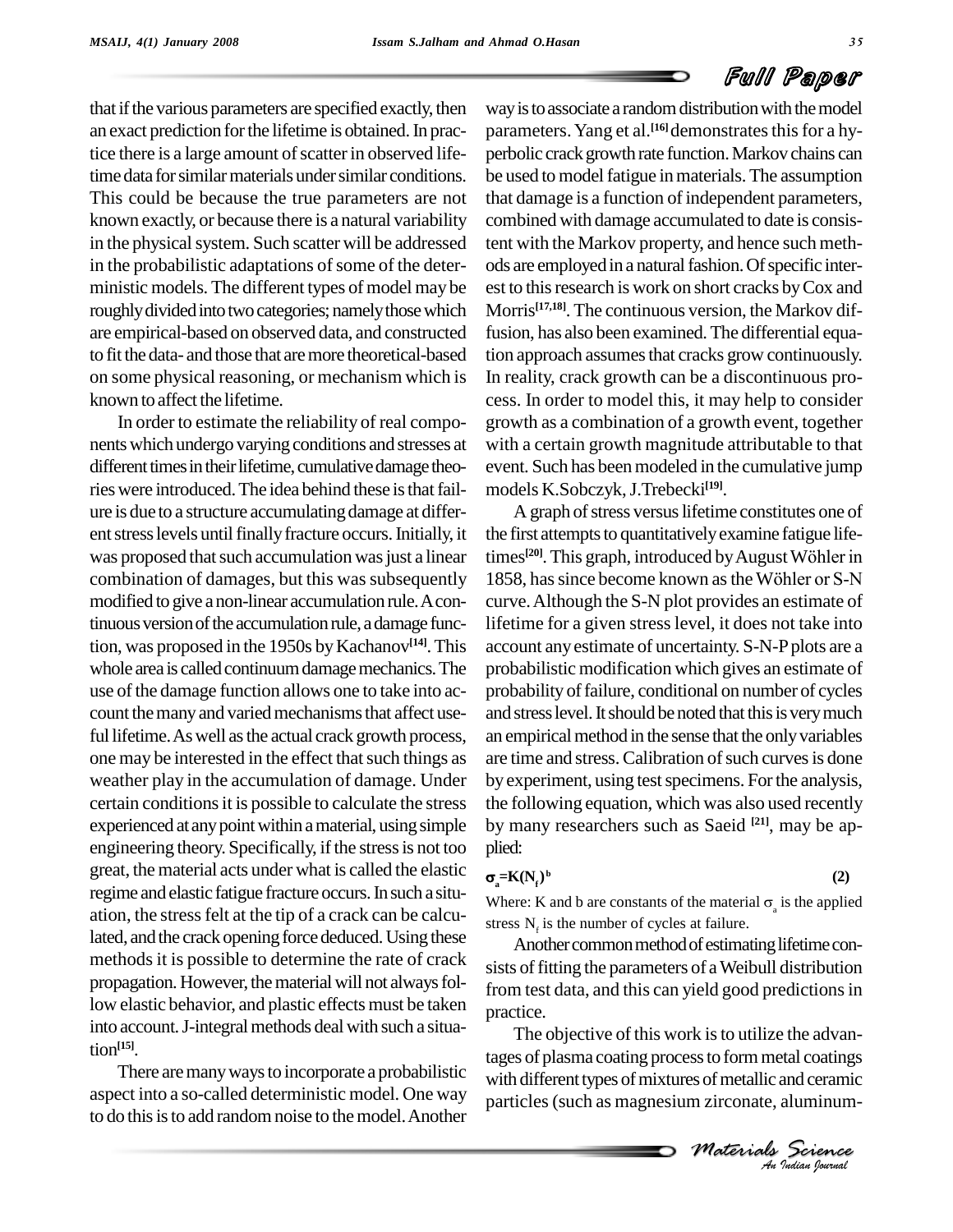bronze and molybdenum, and a mixtures of them) to study the possibility of improving the fatigue behavior of steel. Building a mathematical model to predict the  $\frac{\text{Subst}}{\text{max}}$ study the possibility of improving the fatigue behavior<br>of steel. Building a mathematical model to predict the<br>fatigue behavior is also of interest. Wöhler or S-N<br> $\frac{Wt\%}{T\ \cdot\ \cdot}$ Curve approach using equation 2 was used in this investigation.

#### **EXPERIMENTAL**

To achieve the objectives of this work, five steps were taken: substrate preparation, preparation of the coating material, equipment setup and testing, coating process, and the testing of the coated substrates. The base substrate used in this research is a commercial free machining mild steel material of a composition shown in TABLE 1. Its preparation was started from decreasing the size to the intended one (Figure 1) and removing allsurface oxidation by grit blasting. Thirty minutes before coating, the metal blasting machine was used to remove all the contaminations on the surfaces and then specimens were washed with alcohol to get the substrate ready for the coating process. Then the duplex system coating **[22]** was applied: the substrate is first sprayed with a metallic bond layer of stainless steel  $\qquad$ duplex system coating<sup>[22]</sup> was applied: the substrate is<br>first sprayed with a metallic bond layer of stainless steel (about 350 $\mu$ m) of a composition shown in TABLE 2. first sprayed with a metallic bond layer of stainless steel  $\frac{\textbf{(RPN)}}{15}$ <br>(about 350µm) of a composition shown in TABLE 2. Magnesium zirconate powder(10µm), aluminum-bronze (about 350 $\mu$ m) of a composition shown in TABLE 2.<br>Magnesium zirconate powder (10 $\mu$ m), aluminum-bronze<br>powder (45 $\mu$ m), molybdenum powder (30 $\mu$ m), and a mixtures of different proportions of them, as shown in TABLE 3, were prepared as materials for plasma coating. The plasma coating apparatus MITCO7BM type was used for coating. The coating process was accomplished with the operational parameters shown in TABLE 4.

*Anglected to a pure reversed bending stress in the machine I* stress. The<br>*I* stress. The<br>*I* signal *I* samplisplayed via<br>*Science* The fatigue testing apparatus of WP 140 type (figure 2), with test bar dimensions asshown in figure 1, was used for fatigue testing to record sets of stressnumber of cycles data to produce what is called S-N curves. The conduction of the test was started by clamping the sample in the spindle of the apparatus and loading itwith a concentrated force at the other end to pro duce an alternating bending stress. The sample was subat a zero mean stress. The amplitude of the reversed stress is infinitely adjustable and the machine switched of automaticallyifthe sample ruptures.The number of load cycles is displayed via a digital counter and regis-

*Materials Science*

**TABLE1 : Composition of free machining mild steel used in thisinvestigation**

| Substance Si Mn Fe Cr Mo Ni C                                    |  |  |  |                                                    |
|------------------------------------------------------------------|--|--|--|----------------------------------------------------|
|                                                                  |  |  |  | Wt% 0.37 1.14 96.565 0.14 0.88 0.62 0.0613 0.22406 |
|                                                                  |  |  |  |                                                    |
| <b>TABLE 2: Composition of the stainless steel metallic bond</b> |  |  |  |                                                    |

| <b>Substance</b> | 'n              | . .             | ww  | $\mathbf{H}$ | ∼   |
|------------------|-----------------|-----------------|-----|--------------|-----|
|                  | $\cdot$ $\circ$ | $\cdot$ $\circ$ | ັ∙ີ | ∩            | nca |

| TABLE 3 : Powder proportions used in the plasma coating |  |
|---------------------------------------------------------|--|
| process                                                 |  |

| Group | number zirconate % Bronze % |     | Magnesium Aluminum- Molybdenum Density<br>$\frac{6}{9}$ | g/cc |
|-------|-----------------------------|-----|---------------------------------------------------------|------|
| А     | 90                          |     |                                                         | 4.65 |
| в     | 90                          |     | 10                                                      | 4.77 |
|       | 90                          | 10  | 0                                                       | 4.54 |
| D     | 85                          | 10  |                                                         | 4.77 |
| E     | 85                          |     | 10                                                      | 4.89 |
| F     |                             |     | 100                                                     | 9.0  |
| G     |                             | 100 | 0                                                       | 6.7  |
|       | 100                         |     |                                                         | 4.3  |

| TABLE 4 : Operational parameters of the plasma coating pro- |  |
|-------------------------------------------------------------|--|
| cess                                                        |  |

| <b>Spindle</b><br>speed to<br>rotate the    | <b>Plasma</b><br>gas flow<br>(g/h) | <b>Current Voltage</b> |           | <b>Spray</b>     | <b>Spray</b>  |
|---------------------------------------------|------------------------------------|------------------------|-----------|------------------|---------------|
| sample Nozzle<br>during<br>coating<br>(RPM) | $Ar_2$ H <sub>2</sub>              | DC<br>(A)              | DC<br>(V) | distance<br>(mm) | rate<br>(g/h) |
| 15                                          | 1.89                               | 500                    | 70        | 76-127           | በ 535         |



**Figure1 :Testing bar dimension according to the fatigue testing apparatus ofWP 140 type**



**Figure 2 :The fatigue testing apparatus used in thiswork. Spindle with sample receptacle (1), Drive motor (2),Load** device (3), Switch box with the electrical control and counter **(4), extension (7),Protective hood (8)**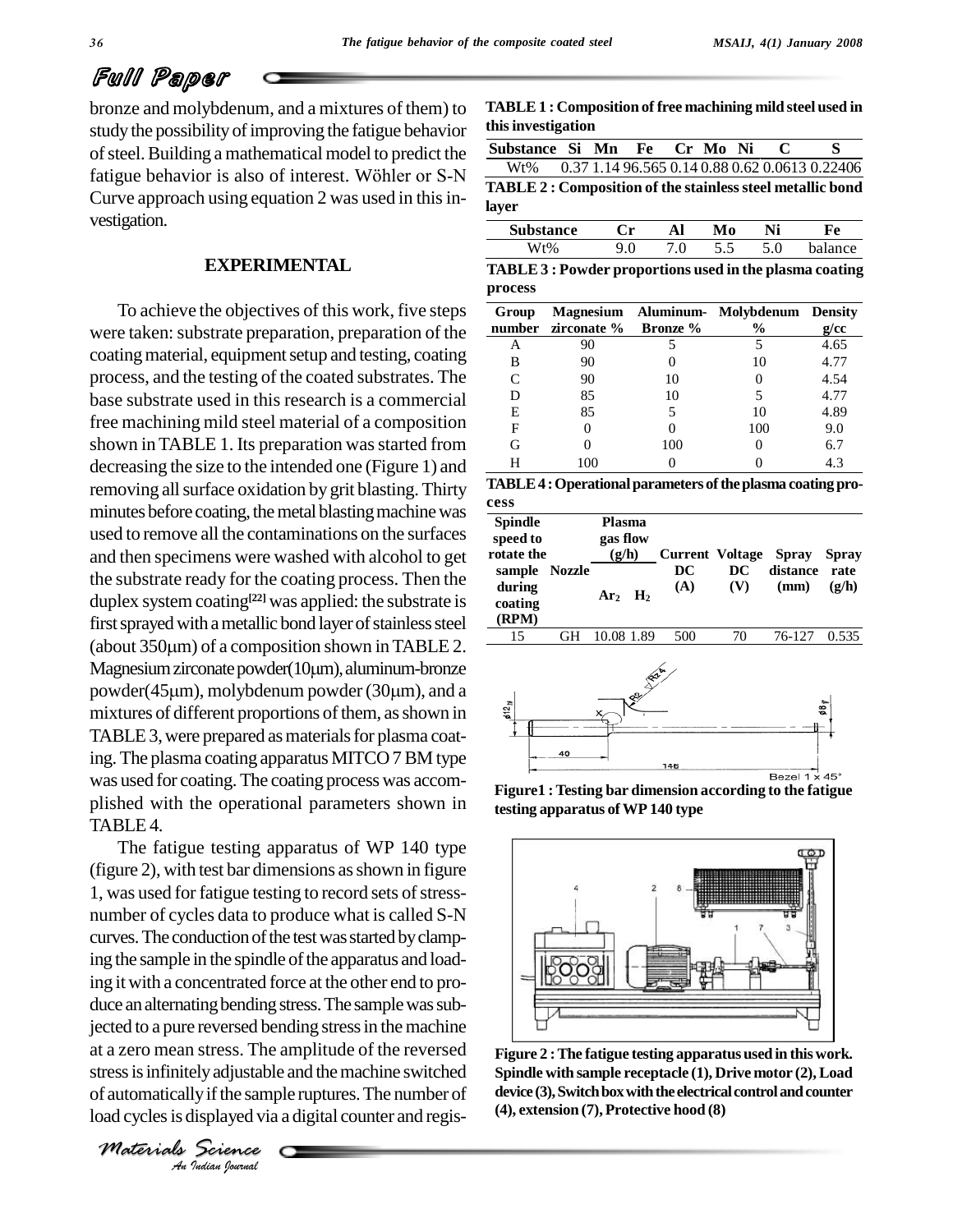



**Figure 3 : The relation between the applied stresses and the number of fatigue cyclesto failure Log (num berofcycles at failu re)**



**Figure 4 :The two distinguished regions of the uncoated specimen after fatigue testing. X-is the line pattern re gion, Y- isthe granular region, Fatigue stress=200 MPa Magnification 20x**

tered for each test.

A selected number of samples were taken to study the mechanismoffatigue using SEM. So, the samples were chosen to cover the substrate before and after coating. For this purpose, the samples that gave the best fatigue behavior and those gave the worst in addition to the uncoated specimens were selected. The samples pre pared to conduct SEM test using SHIMADZU SSX- 550 Super scan type apparatus.

#### **RESULTSAND DISCUSSIONS**

The relation between the applied stresses and the number of fatigue cycles to failure were plotted for the uncoated and coated specimens tested in this investigation (Figure 3). It is clear that if the test is repeated at higher stress level, the number of the cycles to failure will be smaller. On the other hand, the best fatigue re-

**TABLE5 :Improvement percentages ofthe fatigue life ofthe coated materials with relative to the uncoated specimen.**

|               | outen mutel islo went i entry to to the uncouten opeculiers |      |     |               |       |
|---------------|-------------------------------------------------------------|------|-----|---------------|-------|
| Coating       | Improvement                                                 | $\%$ | at  | <b>Stress</b> | (MPa) |
| Material      | 480                                                         | 420  | 360 | 300           | 240   |
| F             | 82                                                          | 84   | 82  | 78            | 74    |
| G             | 74                                                          | 78   | 79  | 77            | 70    |
| $\mathcal{C}$ | 72                                                          | 77   | 73  | 56            | 63    |
| A             | 71                                                          | 75   | 66  | 54            | 62    |
| В             | 12                                                          | 19   | 41  | 29            | 29    |
| E             | 04                                                          | 12   | 07  | 15            | 03    |
| D             | 0.4                                                         | 11   | 02  | 14            |       |
| Н             | 0.02                                                        | 09   | 1.6 | 12            |       |
|               |                                                             |      |     |               |       |

**Note: The order in the table is from the best to the worst.**

*Maximum and the ceramic*<br> *Materials Materials*<br> *Materials Science*<br> *Materials Science An*crack initiation during fatigue loading and the ceramic sults were those of the steel specimens coated with 100% Mo(Group F) followed respectively by those coated of  $100\%$  Cu-10 Al powder(Group G),  $90\%$ ZrO2-24MgO+10% Cu-10Al(GroupC), 90% ZrO2- 24MgO+5% Cu-10Al + 5% Mo (Group A), 90%+ 10%Mo(Group B), and the slightly better fatigue be havior of those coated with 85% ZrO2-24MgO+5% Cu-10Al+10% Mo(Group E), 85% ZrO2-24MgO +10% Cu-10Al+5% Mo(Group D), and 100% ZrO2- 24MgO(Group H). The percentages of improvement at each stress for each material with relative to the uncoated specimen (Group  $X$ ) are as in TABLE 5. The improvement of the fatigue properties is due to the introduced compressive residual stresses on surface layer. The best results of the specimens coated with pure Mo may be due to its BCC crystal structure because cyclic loading can produce microscopic surface discontinuities resulting from dislocation slip steps which may also act as a stress raiser at the surface, and therefore as a crack initiation sites which is a characteristic of the FCC type of structure due to its high stacking fault energy and rare for this type of structure **[1]**. The copper-bronze mixture coated specimens followed immediately the Mo coated specimens. This is due to the presence of copper which increases the fatigue properties as reported by<sup>[2]</sup>. Moreover, the copper-10Aluminum bronze as an alloy by itself has good fatigue strength as reported in **[4-5]**. The worst behavior under fatigue testing conditions is that of the specimens coated with 100% ceramic materials. These results demonstrate that the ceramic coating layer had more influence on the surface coating layers are fractured at an early stage of the fatigue process because theyare too brittle to accommo date the substrate and due to the high difference of ther-

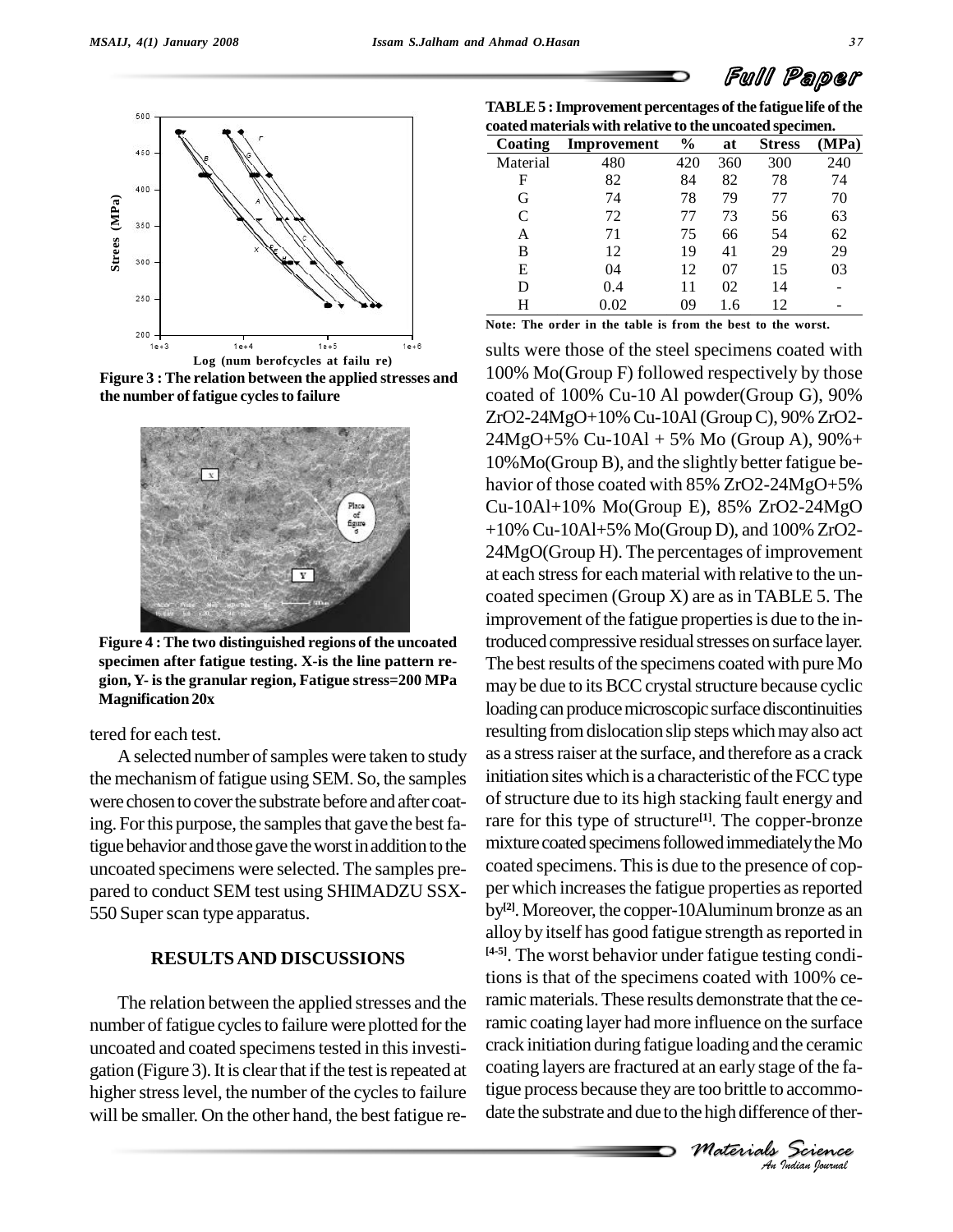



**Figure 5 : The two distinguished regions of the coated specimen after fatigue testing. x-is the line pattern re gion, y- is the granular region, Fatigue stress=240MPa magnification 24x.**



**Figure 6 : Cracking in uncoated specimen taken fromthe site indicated in figure 4, Magnification 50x**



**Figure 7 : Cracking in coating specimen taken from the site indicated in figure 5. Magnification 118x**

mal expansion that results in the production of unfavorable tensile residual stresses. This is in agreement with Kim et al. **[11-12]**.

The fractured surface of the uncoated specimen, for *Indian Indian*<br>*Indian Indian*<br>*Indian hournal* which appeared under the SEM, is shown in figure 4. It is clear that there are two distinguished regions  $(X & Y)$ . X-region is the smooth region containing curved lines concentric pattern about the crack origin and mark the

*Materials Science*



**Figure 8 : The slip steps observed the specimens coated with only ceramic material. Magnification 5910x**



**Figure 9 : Log (stress)-log (number of cycles) curves**

progress of the crack at various stages. Y-region is the granular region identifies the rapid crack prorogation at the time of failure. The same regions were also clear for the coated specimens that have the best behavior (Figure 5). SEM observations showed that the improvement of fatigue limit of coated samples is due the initiation of the crack along the boundary of the smooth area which takes time to propagate while for the uncoated specimen the crack initiated at the boundary between the smooth regions and propagates radial inside it which speeds up the failure. (Figures 6 and 7), which may explain another reason for the best behavior under fatigue conditions. I.e. the propagation of the cracks took a circular path that gave more life to the specimen before propagating to the surface.

For the specimens coated with only ceramic material, the same regions were observed. It is clear that the slip steps, in the smooth region, are caused bythe motion of many dislocations resulting from cyclic loading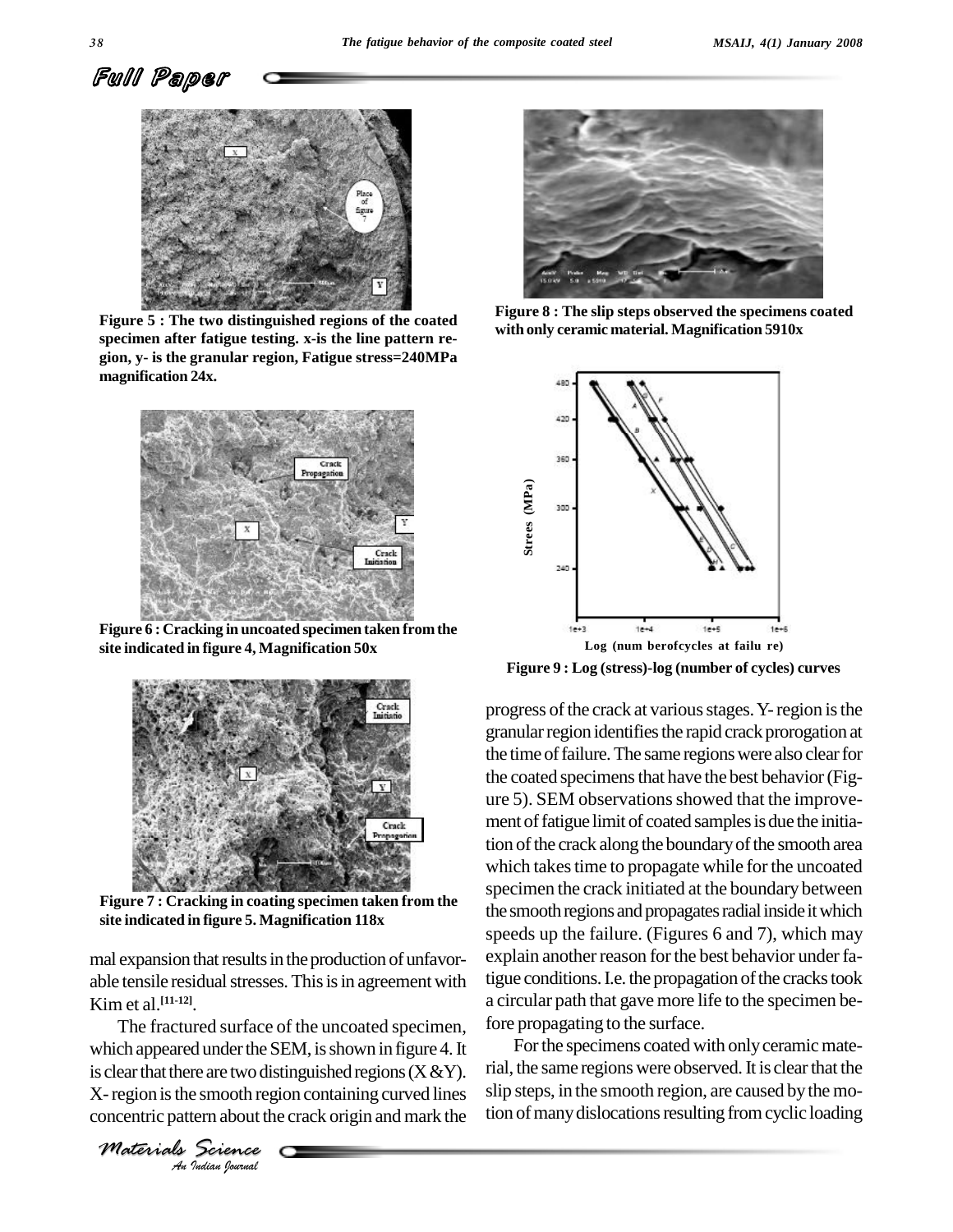

**Figure10 : The determination of the constants by using the log-log curves**

**TABLE 6** : The following table shows the constants  $K$ ,  $b$ ,  $\sigma$ <sup> $\prime$ </sup>F **for the coating groups Group Material percentage. <sup>K</sup> <sup>b</sup> <sup>F</sup>**

| Group         | Material percentage.                              | K    | b         | $\sigma$ <sup><math>\rm{F}</math></sup> |
|---------------|---------------------------------------------------|------|-----------|-----------------------------------------|
| A             | 90% (Zro2 24MgO), 05%<br>(Cu 10Al), 05% (Mo)      | 2332 | $-0.1819$ | 2701                                    |
| B             | 90% (Zro2 24MgO),0%<br>$(Cu 10Al)$ , 10% $(Mo)$   | 1613 | $-0.1605$ | 1736                                    |
| $\mathcal{C}$ | 90% (Zro2 24MgO), 10%<br>$(Cu 10Al)$ , 0% $(Mo)$  | 2296 | $-0.1805$ | 2728                                    |
| D             | 85% (Zro2 24MgO), 10%<br>$(Cu 10Al)$ , 05% $(Mo)$ | 1701 | $-0.1704$ | 1815                                    |
| E             | 85% (Zro2 24MgO), 05%<br>$(Cu 10Al)$ , 10% $(Mo)$ | 1702 | $-0.1692$ | 1813                                    |
| F             | 0% (Zro2 24MgO), 0%<br>(Cu 10Al), 100% (Mo)       | 2573 | $-0.1839$ | 2900                                    |
| G             | 0% (Zro2 24MgO), 100%<br>$(0Al)$ , $0\%$ $(Mo)$   | 2077 | $-0.1671$ | 2411                                    |
| H             | 100% (Zro2 24MgO), 0%<br>(Cu 10Al) 0% (Mo)        | 1735 | $-0.1704$ | 1824                                    |
| X             | (Mild Steel)                                      | 1676 | $-0.1685$ | 1792                                    |

**TABLE 7 :The fitting equations and the constants as deter mined by log-log curves**

|           | $_{\rm mass}$ $_{\rm s}$ $_{\rm s}$ $_{\rm s}$ $_{\rm s}$ $_{\rm c}$ $_{\rm c}$ $_{\rm c}$ |        |           |       | 2. |
|-----------|--------------------------------------------------------------------------------------------|--------|-----------|-------|----|
| Group     | <b>Equation</b>                                                                            | A      | B         | $R^2$ |    |
| A         | $Log\sigma_a = 0.1847$<br>$logN_f + 3.3761$                                                | 2377.3 | $-0.1847$ | 0.997 |    |
| B         | $Log\sigma_a = -0.1556$<br>$logN_f$ + 3.1918                                               | 1555.2 | $-0.1556$ | 0.991 | 3. |
| C         | $Log\sigma_a = -0.1844$<br>$logN_f + 3.3804$                                               | 2401   | $-0.1844$ | 0.995 |    |
| D         | $Log\sigma_a = -0.1645$<br>$logN_f$ + 3.2103                                               | 1622.9 | $-0.1645$ | 0.994 | 4. |
| E         | $Log\sigma_a = -0.1636$<br>$logN_f$ + 3.2094                                               | 1619.5 | $-0.1636$ | 0.995 |    |
| F         | $Log\sigma_a = -0.1823$<br>$logN_f$ + 3.4076                                               | 2556.2 | $-0.1823$ | 0.998 |    |
| G         | $Log\sigma_a = -0.1694$<br>$logN_f + 3.3313$                                               | 2144.3 | $-0.1694$ | 0.990 |    |
| $H_{\rm}$ | $Log\sigma_a = -0.1647$<br>$logN_f$ + 3.2116                                               | 1627.7 | $-0.1647$ | 0.994 |    |
| X         | $Log\sigma_a = -0.1636$<br>$logN_f$ + 3.2032                                               | 1596.6 | $-0.1636$ | 0.997 |    |

(Figure 8).Thisis common forthe ductile engineering materials because the crystal grains that have an unfavorable orientation relative to the applied stress first develop slip steps. Additional slip steps form as more cycles applied and their number maybecome so large that the rate of formation slows, with the number of slip steps approaching a saturation level. Individual slip bands become more severe and some develop cracks within grains, which then spreads into other grains, joining with other similar cracks, and producing a large crack that propagates to failure. This is in agreement with what has been reported in **[20]**.

For the modeling purposes of the fatigue behavior, the log-log plot (Figure 9) was determined. On this plot, S-N data are found to approximate a straight line. So, Wohler approach using Equation 2 can be applied. Using the log-log plot, the values of  $A$ , and the exponent  $B$ , were determined according to the approach suggested in<sup>[20]</sup>. In this approach, the slope of the line will give B, and A is the value at  $N = 1$  (Figure 10). The results of this approach are shown inTABLE 7.

### **CONCLUSIONS**

After discussing the results of the achieved work, it can be concluded:

- 1. The best results were those of the specimens coated with pure Mo followed by those coated with the copper-bronze mixture.
- 2. The worst behavior under fatigue testing conditions is that of the specimens coated with 100% ceramic materials.
- 3. The higher the density of the powder, the better the fatigue behavior and the crystal structure of the coating material was found to influence the fatigue properties.
- *M Indian M Indian M Indian M M Interpretational Materials Materials Materials Mudian hourdal An*ary between the smooth regions and propagates 4. SEM observations showed that the improvement of fatigue limit of coated samples is due the initiation of the crack along the boundary of the smooth area which takes time to propagate while for the uncoated specimen the crack initiated at the boundradial inside it which speeds up the failure. The ary between the smooth regions and propagates<br>radial inside it which speeds up the failure. The<br>mathematical model of the behavior  $\sigma_a = K(N_f)^b$  is found to suit the results of the fatigue test for all coated and uncoated specimens regardless if there